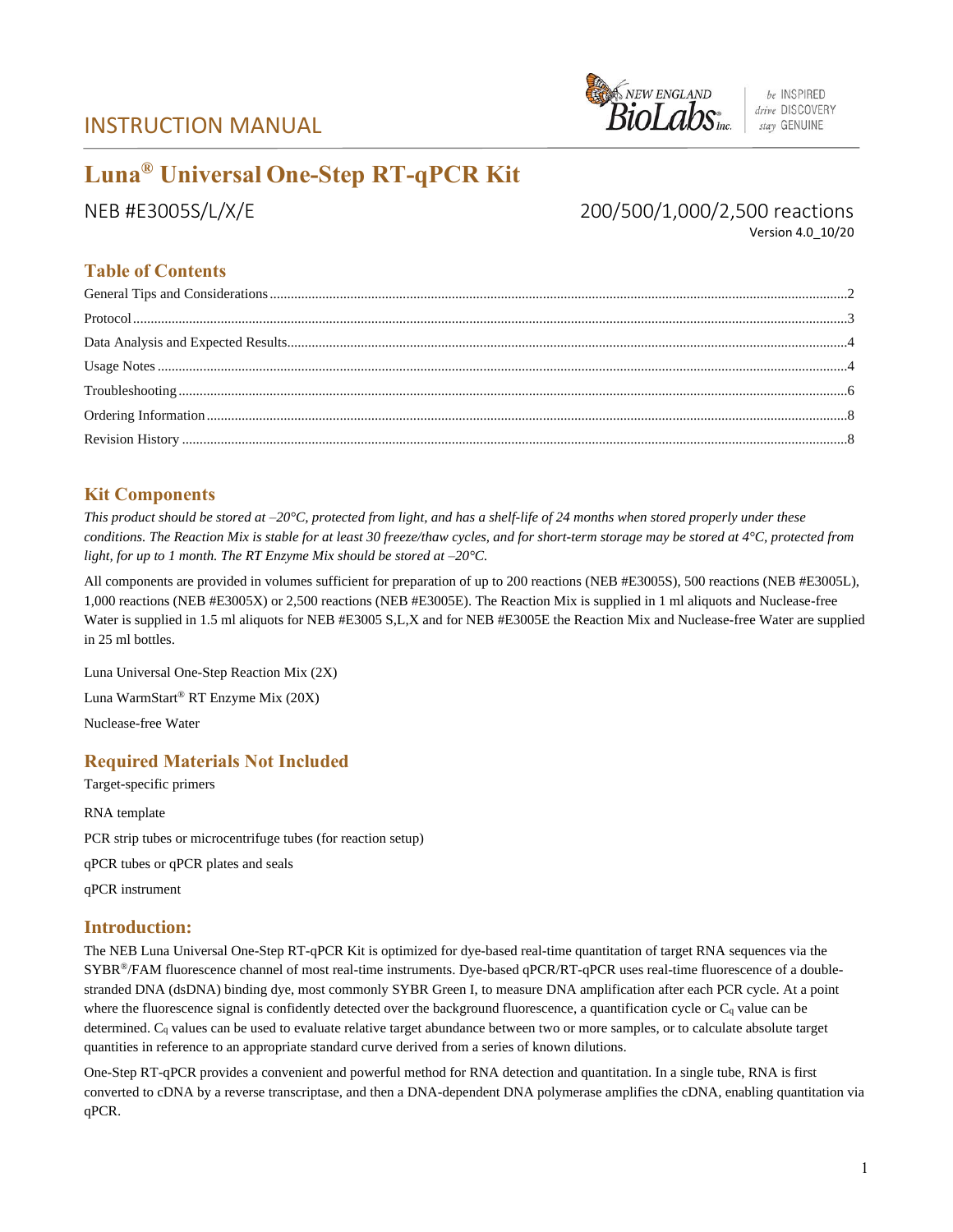In the Luna One-Step RT-qPCR Kit, Hot Start Taq DNA Polymerase is combined with a novel WarmStart-activated reverse transcriptase, allowing dual control of enzyme activity via reversible, aptamer-based inhibition. This temperature-dependent activation helps to prevent undesirable non-specific priming and extension prior to thermocycling, providing added security for setting up reactions at room temperature. The engineered WarmStart Luna Reverse Transcriptase also possesses higher thermostability than many other RTs, allowing an **optimal reaction temperature of 55°C**. For difficult targets/templates, higher RT step temperatures of **up to 60°C** can be used without compromising Luna performance.

*Note that to ensure full activation of the WarmStart Luna RT, incubation at temperatures lower than 50°C is not recommended.*

The Luna Universal One-Step Reaction Mix is supplied at 2X concentration and contains Hot-Start Taq DNA Polymerase, dNTPs, a fluorescent dsDNA-binding dye, and all required buffer components. It is formulated with a unique passive reference dye that is compatible across a variety of instrument platforms, including those that require a high or low ROX reference signal. The Reaction Mix also features dUTP for carryover prevention and a non-fluorescent visible dye for monitoring reaction setup. This visible dye does not overlap spectrally with the included dsDNA-binding dye and does not interfere with real-time detection.

The Luna WarmStart RT Enzyme Mix is supplied at 20X concentration and contains Luna WarmStart Reverse Transcriptase as well as Murine RNase Inhibitor to aid in preventing RNA degradation (see also template preparation in Usage Notes). It is compatible with various RNA sample types (total RNA, poly(A)-RNA, etc.) and sources.

For larger volume requirements, customized and bulk packaging is available through the NEB Customized Solutions department. Please contact NEBsolutions@neb.com for more information.

#### General Tips and Considerations

- RT-qPCR is a sensitive RNA detection method. Proper sterile technique and careful pipetting should be used to avoid contamination and ensure accurate quantitation results.
- Ensure that all components are thawed and mixed prior to use. Once thawed, place on ice prior to use.
- We recommend running all reactions in triplicate. This permits exclusion of outlier traces (e.g., due to unexpected plate issues, edge effects, or other problems) while maintaining accurate quantitation.
- When pipetting into the qPCR plate, it is advisable to avoid the formation of bubbles. If  $1-2$  small bubbles are present at the top of the liquid after loading, the assay can proceed, as these bubbles will typically resolve during the first denaturation step of the PCR.
- The "SYBR® Green" or "SYBR/FAM" channel of the real-time instrument should be used for the Luna Universal One-Step RT-qPCR Kit. On some instruments, selecting a single channel for data collection can result in faster experiment times.
- A denaturation or melt curve step should be added at the end of the RT-qPCR cycling protocol to evaluate amplification specificity.
- When using multichannel pipettes, care should be taken to ensure consistency of pipetting volume.
- Primers purified with standard desalting are sufficient for use in Luna qPCR/RT-qPCR. HPLC or PAGE purification may be helpful for assays that require increased sensitivity.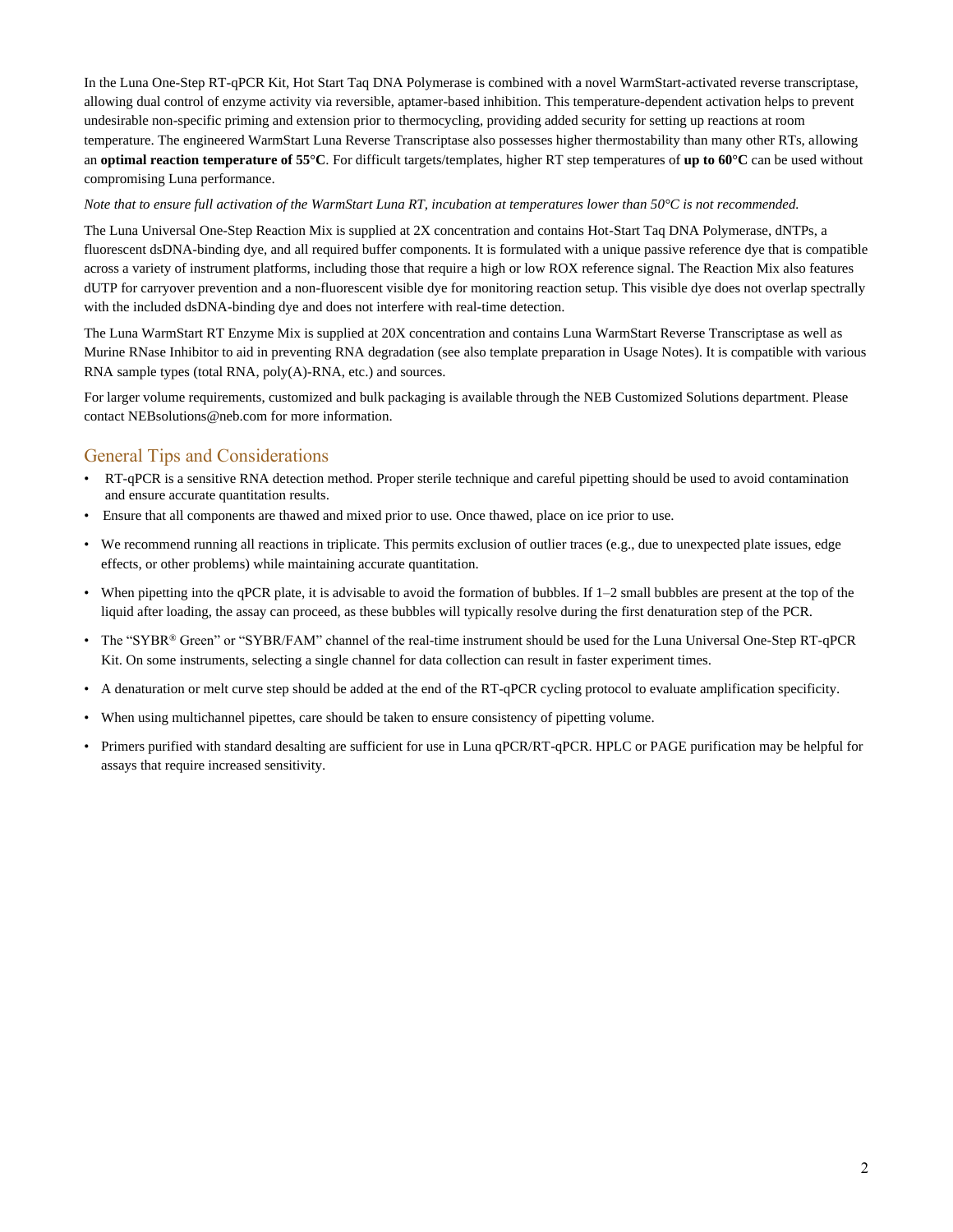## **Luna Universal One-Step RT-qPCR Kit Protocols**

#### *Before Use*

- *Prepare RNA of interest using desired RNA extraction and purification methods. Determine concentration by OD<sup>260</sup> absorbance.*
- *Make dilutions of RNA to be used for the standard curve. These should be prepared fresh before each experiment and can be diluted in either water or TE.*

| <b>COMPONENT</b>                          | 20 µl REACTION | <b>FINAL CONCENTRATION</b> |
|-------------------------------------------|----------------|----------------------------|
| Luna Universal One-Step Reaction Mix (2X) | $10 \mu l$     | 1Х                         |
| Luna WarmStart RT Enzyme Mix (20X)        | $1 \mu l$      | 1X                         |
| Forward primer $(10 \mu M)$               | $0.8 \mu l$    | $0.4 \mu M$                |
| Reverse primer $(10 \mu M)$               | $0.8 \mu l$    | $0.4 \mu M$                |
| Template RNA                              | variable       | $< 1 \mu$ g (total RNA)*   |
| Nuclease-free Water                       | to $20 \mu l$  |                            |

*Reaction Setup: For best results, we recommend running each RNA standard and sample in triplicate.*

\*See Usage Notes for additional guidelines on primer design and template preparation/concentration.

- 1. Thaw Luna Universal One-Step Reaction Mix and other reaction components at room temperature, then place on ice. After thawing completely, briefly mix each component by inversion, pipetting or gentle vortexing.
- 2. Determine the total volume for the appropriate number of reactions, adding 10% overage, and prepare assay mix of all components except RNA template accordingly. Mix thoroughly but gently by pipetting or vortexing. Collect liquid to the bottom of the tube by brief centrifugation.
- 3. Aliquot assay mix into qPCR tubes or plate. For best results, ensure accurate and consistent pipetting volumes and minimize bubbles.
- 4. Add RNA template to qPCR tubes or plate. Seal tubes with flat, optically transparent caps; seal plates with optically transparent film. Care should be taken to properly seal plate edges and corners to prevent artifacts caused by evaporation.
- 5. Spin tubes or plates briefly to remove bubbles and collect liquid (1 minute at 2,500–3,000 rpm).
- 6. Program real-time instrument with indicated thermocycling protocol (see table below). Ensure that a plate read is included at the end of the extension step.

Use the SYBR or SYBR/FAM scan mode setting on the real-time instrument.

For faster results, the "Fast" ramp speed mode can be used where available (e.g., Applied Biosystems StepOnePlus®, QuantStudio®, 7500 Fast instruments).

| <b>CYCLE STEP</b>        | TEMP            | <b>TIME</b>                      | <b>CYCLES</b> |
|--------------------------|-----------------|----------------------------------|---------------|
| Reverse<br>Transcription | $55^{\circ}$ C* | 10 minutes                       |               |
| Initial Denaturation     | $95^{\circ}$ C  | 1 minute                         |               |
| Denaturation             | $95^{\circ}$ C  | 10 seconds                       |               |
| Extension                | $60^{\circ}$ C  | 30 seconds**<br>$(+$ plate read) | 40–45         |
| Melt Curve               | $60 - 95^\circ$ | various                          |               |

A 55°C RT step temperature is optimal for Luna WarmStart Reverse Transcriptase. To insure best performance and full WarmStart activation avoid using a temperature of < 50°C.

\*\* For Applied Biosystems real-time instruments use a 60 second extension step.

\*\*\* Follow real-time instrument recommendations for melt curve step.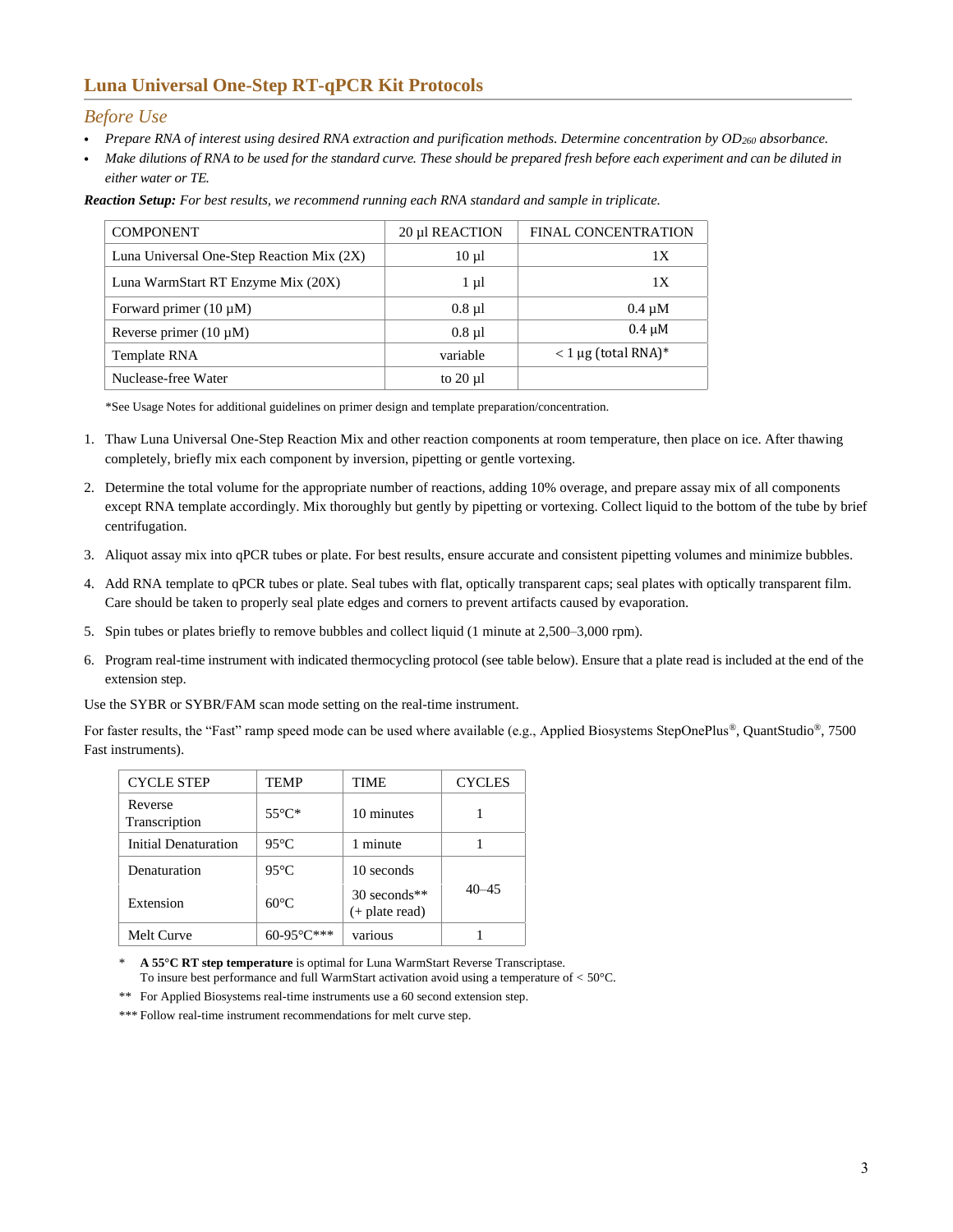## Data Analysis and Expected Results

Analyze data according to real-time instrument manufacturer instructions.

Please refer to the MIQE guidelines [Bustin, S.A., Benes, V., et al. (2009) The MIQE Guidelines: minimum information for publication of quantitative realtime PCR experiments. Clin. Chem., 55(4): 611−622.] for a full discussion of qPCR data analysis appropriate for peer-reviewed publication.

Briefly, this includes the following steps:

- 1. Determine the efficiency of the standard curve by plotting the log of the input concentration against the Cq. This can be done automatically in most qPCR instrument software packages or via the NEB online qPCR tool (accessible through NEBiocalculator® at NEBiocalculator.neb.com). The linear fit of this data should have a slope of -3.6 to -3.1, corresponding to a reaction efficiency of 90– 110%.
- 2. Verify that the linear fit of the standard curve data has a correlation coefficient  $(R^2)$  value of  $\geq 0.98$ .
- 3. Determine the reaction specificity by evaluating the melt profile. Amplification of the target sequence should typically result in the observation of a single melting peak. The melt profiles of the negative (no template) control samples should also be evaluated. The presence of NTC profiles that overlap the positive sample profiles may indicate the presence of contamination. Any samples whose melt profiles overlap the profile of the negative (no template) control samples should not be evaluated.
- 4. Evaluate any unknown samples with respect to appropriate standard curves or control samples, taking any dilution factors into account.

#### **Usage Notes:**

#### Primer Design

The use of qPCR primer design software (e.g., Primer3) maximizes the likelihood of amplification success while minimizing nonspecific amplification and primer dimers. Targets with balanced GC/AT content (40–60%) tend to amplify most efficiently. Where possible, enter sufficient sequence around the area of interest to permit robust primer design and use search criteria that permit cross-reference against relevant sequence databases (to avoid potential off-target amplification). It is advisable to design primers across known RNA splicing sites in order to prevent amplification from genomic DNA.

#### Primer Concentration

For most targets, a final concentration of 400 nM (each primer) will provide optimum performance. If needed, primer concentrations can be optimized between 100–900 nM.

#### Amplicon Length

To ensure successful and consistent qPCR results, it is important to maximize PCR efficiency. An important aspect of this is the design of short PCR amplicons (typically 70–200 bp). Some optimization may be required for targets that exceed that range.

#### Template Preparation and Concentration

Luna RT-qPCR is compatible with RNA samples prepared through typical nucleic acid purification methods. Prepared RNA should be stored in an EDTA-containing buffer (e.g., 1X TE) for long-term stability, and dilutions should be freshly prepared for a qPCR experiment in either TE or water. Note that the quality of RNA templates can greatly affect RT-qPCR efficiency. RNA should be handled with appropriate precautions to prevent RNase or DNase contamination. Use of nuclease-free water (provided) is strongly recommended. Where useful, RNA may be treated with DNase I to remove contaminating genomic DNA.

Generally, a useful concentration of standard and unknown material will be in the range of  $10<sup>8</sup>$  copies to 10 copies. Note that for dilutions in the single-copy range, some samples will contain multiple copies and some will have none, as defined by the Poisson distribution. For total RNA, Luna One-Step Kits can provide linear quantitation over an 8-order input range of 1 μg – 0.1 pg. For most targets, a standard input range of 100 ng – 10 pg total RNA is recommended. For purified mRNA, input of  $\leq 100$  ng is recommended. For in vitro-transcribed RNA, input of  $\Box$  10<sup>9</sup> copies is recommended.

#### ROX Reference Dye

Some real-time instruments recommend the use of a passive reference dye (typically ROX) to overcome well-to-well variations that could be caused by bubbles, small differences in volume, and autofluorescence from dust or particulates in the reaction. Luna mixes are formulated with a universal reference dye that is compatible with a variety of qPCR instrument types, including those that use no passive reference normalization and those that use a low or high concentration of passive reference dye (ROX). Therefore, no additional components are required to ensure compatibility with these instruments.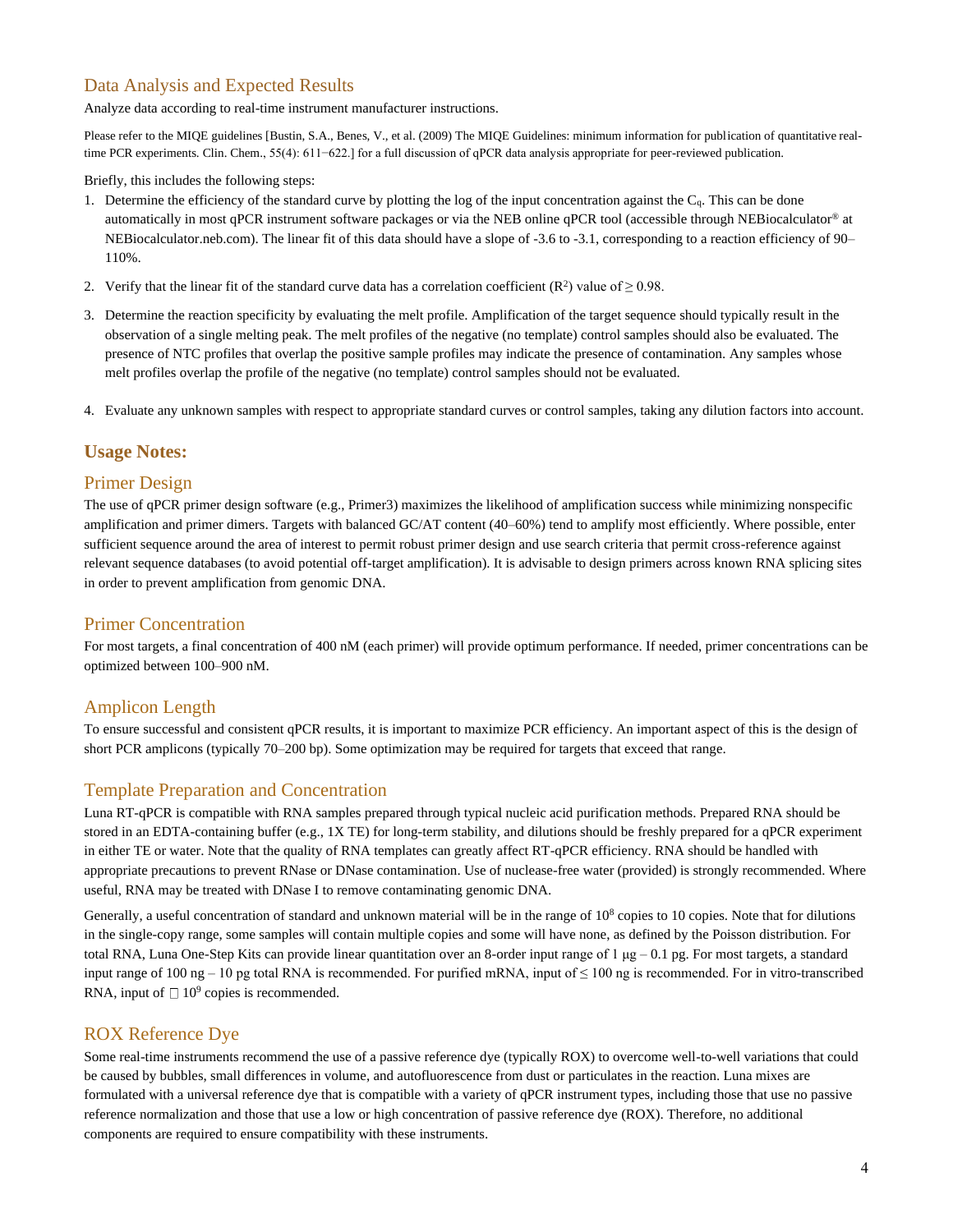## Carryover Contamination Prevention

RT-qPCR is an extremely sensitive method, and contamination in new RT-qPCR assays with products from previous amplification reactions can cause a variety of issues, such as false positive results and a decrease in sensitivity. The best way to prevent this "carryover" contamination is to practice good laboratory procedures and avoid opening the reaction vessel post amplification. However, to accommodate situations where additional anti-contamination measures are desired, Luna qPCR mixes contains a mixture of dUTP/dTTP that results in the incorporation of dU into the DNA product during amplification. Pretreatment of qPCR/RT-qPCR experiments with uracil DNA glycosylase (UDG) will eliminate previously-amplified uracil-containing products by excising the uracil base to produce a nonamplifiable DNA product. The use of a thermolabile UDG is important, as complete inactivation of the UDG is required to prevent destruction of newly synthesized qPCR products.

To enable carryover prevention, 0.025 units/μl Antarctic Thermolabile UDG (NEB #M0372) should be added to the reaction mix. To maximize elimination of contaminating products, set up the qPCR/RT-qPCR experiments at room temperature or include a 10 minute incubation step at 25°C before the initial denaturation step.

#### Reaction Setup and Cycling Conditions

Due to dual hot-start feature of Luna One-Step Kits, it is not necessary to set up reactions on ice or preheat the thermocycler prior to use.

For 96-well plates, a final reaction volume of 20 μl is recommended.

For 384-well plates, a final reaction volume of 10 μl is recommended.

When programming instrument cycling conditions, ensure a plate read is included at the end of the extension step, and a denaturation (melt) curve after cycling is complete to analyze product specificity.

Amplification for 40 cycles is sufficient for most applications, but for very low input samples 45 cycles may be used.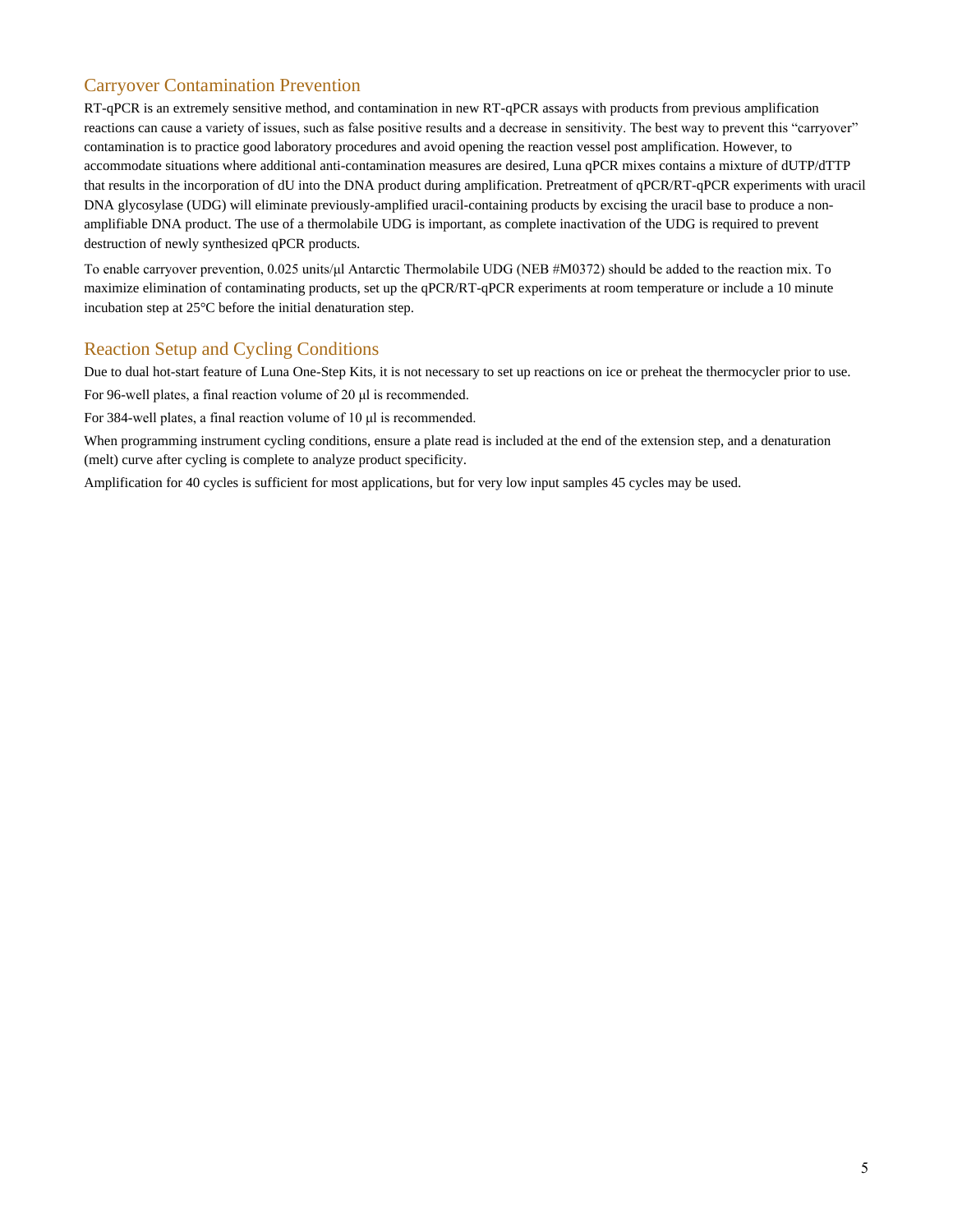## **Troubleshooting Guide**

**Note:** For additional assistance please refer to product FAQ's at www.neb.com/E3005.

| <b>PROBLEM</b>                                  | <b>POSSIBLE CAUSE</b>                                                                                                                                                                  | SOLUTION(S)                                                                                                                                                                                                                                                                                    |
|-------------------------------------------------|----------------------------------------------------------------------------------------------------------------------------------------------------------------------------------------|------------------------------------------------------------------------------------------------------------------------------------------------------------------------------------------------------------------------------------------------------------------------------------------------|
|                                                 | Incorrect RT step temperature or RT step omitted                                                                                                                                       | • For typical use, a $55^{\circ}$ C RT step<br>temperature is optimal for the Luna<br>WarmStart Reverse Transcriptase<br>(see cycling protocol)                                                                                                                                                |
|                                                 | Cycling protocol is otherwise incorrect                                                                                                                                                | Refer to the proper RT-qPCR<br>cycling protocol in this user manual                                                                                                                                                                                                                            |
|                                                 | Reagent omitted from RT-qPCR assay<br>Reagent added improperly to RT-qPCR assay                                                                                                        | Verify all steps of the protocol were<br>followed correctly                                                                                                                                                                                                                                    |
| qPCR traces show low or<br>no amplification     | Incorrect reporter dye selected for the qPCR thermal<br>cycler                                                                                                                         | Select FAM/SYBR on the qPCR<br>instrument                                                                                                                                                                                                                                                      |
|                                                 | RNA template or reagents are contaminated or degraded                                                                                                                                  | Prepare high quality RNA without<br>RNAse/DNase contamination<br>Confirm template input amount<br>$\bullet$<br>• Confirm the expiration dates of the kit<br>reagents<br>• Verify proper storage conditions<br>provided in this user manual<br>• Rerun the RT-qPCR assay with fresh<br>reagents |
|                                                 | Improper pipetting during RT-qPCR assay set-up                                                                                                                                         | Ensure proper pipetting techniques                                                                                                                                                                                                                                                             |
| Inconsistent qPCR traces<br>for triplicate data | qPCR plate film has lost its seal, causing evaporation in<br>the well. The resulting qPCR trace may show<br>significantly different fluorescence values relative to its<br>replicates. | • Ensure the qPCR plate is properly<br>sealed before inserting into the<br>qPCR thermal cycler.<br>• Exclude problematic trace(s) from data<br>analysis                                                                                                                                        |
|                                                 | Poor mixing of reagents during RT-qPCR set-up                                                                                                                                          | Make sure all reagents are properly<br>mixed after thawing them                                                                                                                                                                                                                                |
|                                                 | Bubbles cause an abnormal qPCR trace                                                                                                                                                   | Avoid bubbles in the qPCR plate<br>Centrifuge the qPCR plate prior to<br>running it in the thermal cycler<br>Exclude problematic trace(s) from data<br>analysis                                                                                                                                |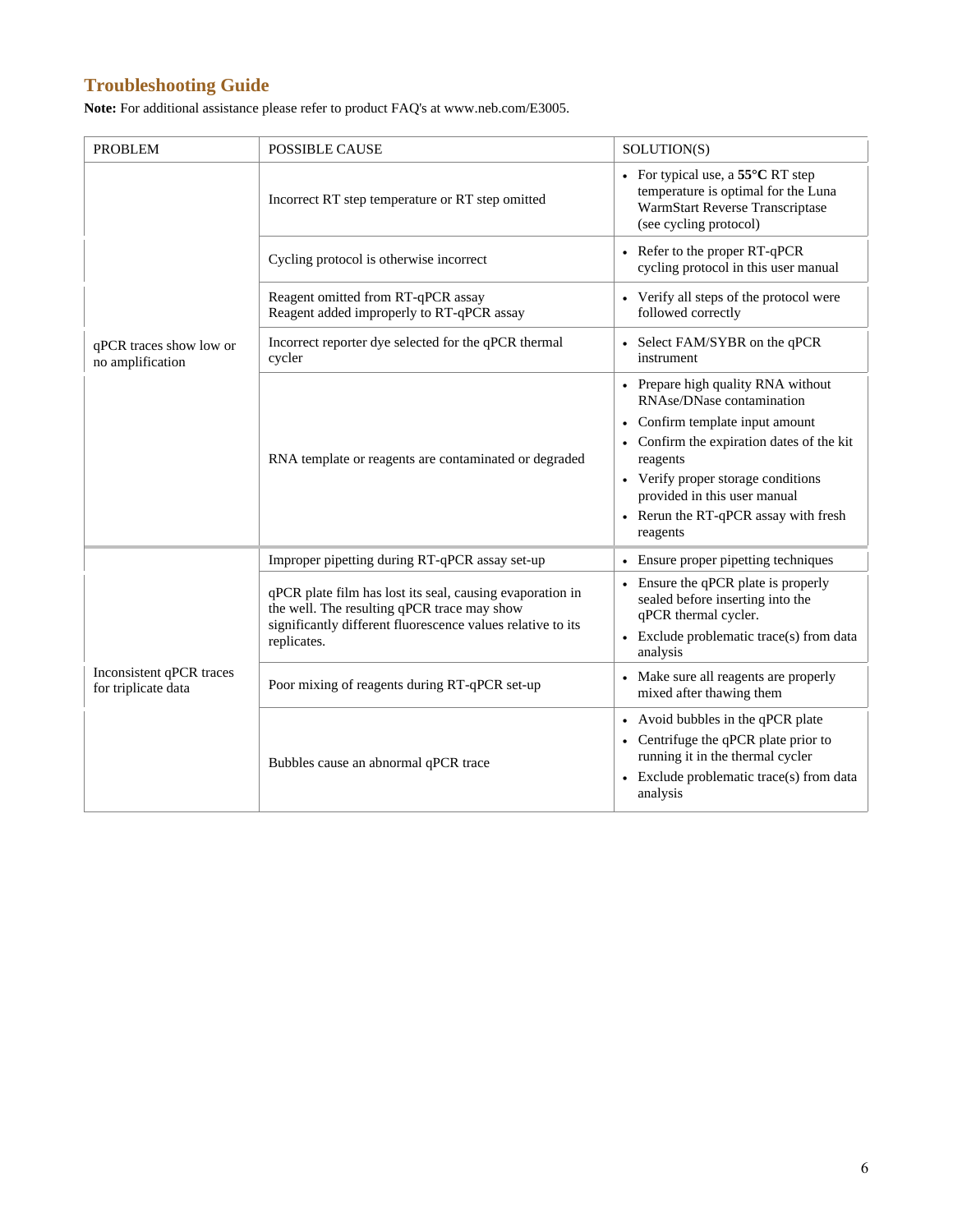| <b>PROBLEM</b>                                                                                                           | <b>POSSIBLE CAUSE</b>                                                                                                                               | SOLUTION(S)                                                                                                                                                                                                                                                                        |
|--------------------------------------------------------------------------------------------------------------------------|-----------------------------------------------------------------------------------------------------------------------------------------------------|------------------------------------------------------------------------------------------------------------------------------------------------------------------------------------------------------------------------------------------------------------------------------------|
|                                                                                                                          | Cycling protocol is incorrect                                                                                                                       | • Refer to the proper RT-qPCR<br>cycling protocol in this user manual<br>• Use a 55°C RT step temperature<br>• For ABI instruments, use a 1 minute<br>60°C annealing/extension step                                                                                                |
|                                                                                                                          | Presence of outlying qPCR traces                                                                                                                    | Omni data produced by qPCR traces<br>that are clearly outliers caused by<br>bubbles, plate sealing issues, or<br>other experimental problems                                                                                                                                       |
| Standard curve has a<br>poor correlation                                                                                 | Improper pipetting during RT-qPCR assay set-up                                                                                                      | Ensure that proper pipetting<br>techniques are used                                                                                                                                                                                                                                |
| coefficient/ efficiency of<br>the standard curve falls<br>outside the 90-110%                                            | Reaction conditions are incorrect                                                                                                                   | Verify that all steps of the protocol<br>were followed                                                                                                                                                                                                                             |
| range                                                                                                                    | Bubbles cause an abnormal qPCR trace                                                                                                                | Avoid bubbles in the qPCR plate<br>Centrifuge the qPCR plate prior to<br>running it in the thermal cycler                                                                                                                                                                          |
|                                                                                                                          | Poor mixing of reagents                                                                                                                             | After thawing, make sure all<br>reagents are properly mixed                                                                                                                                                                                                                        |
|                                                                                                                          | Threshold is improperly set for the qPCR traces                                                                                                     | Ensure the threshold is set in the<br>$\bullet$<br>exponential region of qPCR traces<br>Refer to the real-time instrument user<br>manual to manually set an appropriate<br>threshold                                                                                               |
| Melt curve shows<br>different peaks for low<br>input samples                                                             | Non-template amplification is occurring<br>Infrequently, denaturation of a single species can occur in a<br>biphasic manner, resulting in two peaks | • Compare melt curve of NTC to<br>samples<br>• Redesign primers with a Tm of $60^{\circ}$ C<br>or use our Tm calculator to determine<br>the optimal annealing temperature of<br>the primers<br>• Perform a primer matrix analysis to<br>determine optimal primer<br>concentrations |
| No template control<br>qPCR trace shows<br>amplification/NTC $C_q$ is<br>close to or overlapping<br>lower copy standards | Reagents are contaminated with carried-over products of<br>previous qPCR (Melt curve of NTC matches melt curve of<br>higher input standards)        | • Replace all stocks and reagents<br>• Clean equipment and setup area with a<br>10% chlorine bleach<br>Consider use of 0.025 U/µl Antarctic<br>Thermolabile UDG to eliminate<br>carryover products                                                                                 |
|                                                                                                                          | Primers produce non-specific amplification (Melt curve of<br>NTC matches melt curve of higher input standards)                                      | Redesign primers with a Tm of 60°C<br>or use qPCR primer design software                                                                                                                                                                                                           |
| Amplification in No-RT<br>control                                                                                        | RNA is contaminated with genomic DNA                                                                                                                | Treat sample with DNaseI<br>$\bullet$<br>Redesign amplicon to span exon-exon<br>junction                                                                                                                                                                                           |